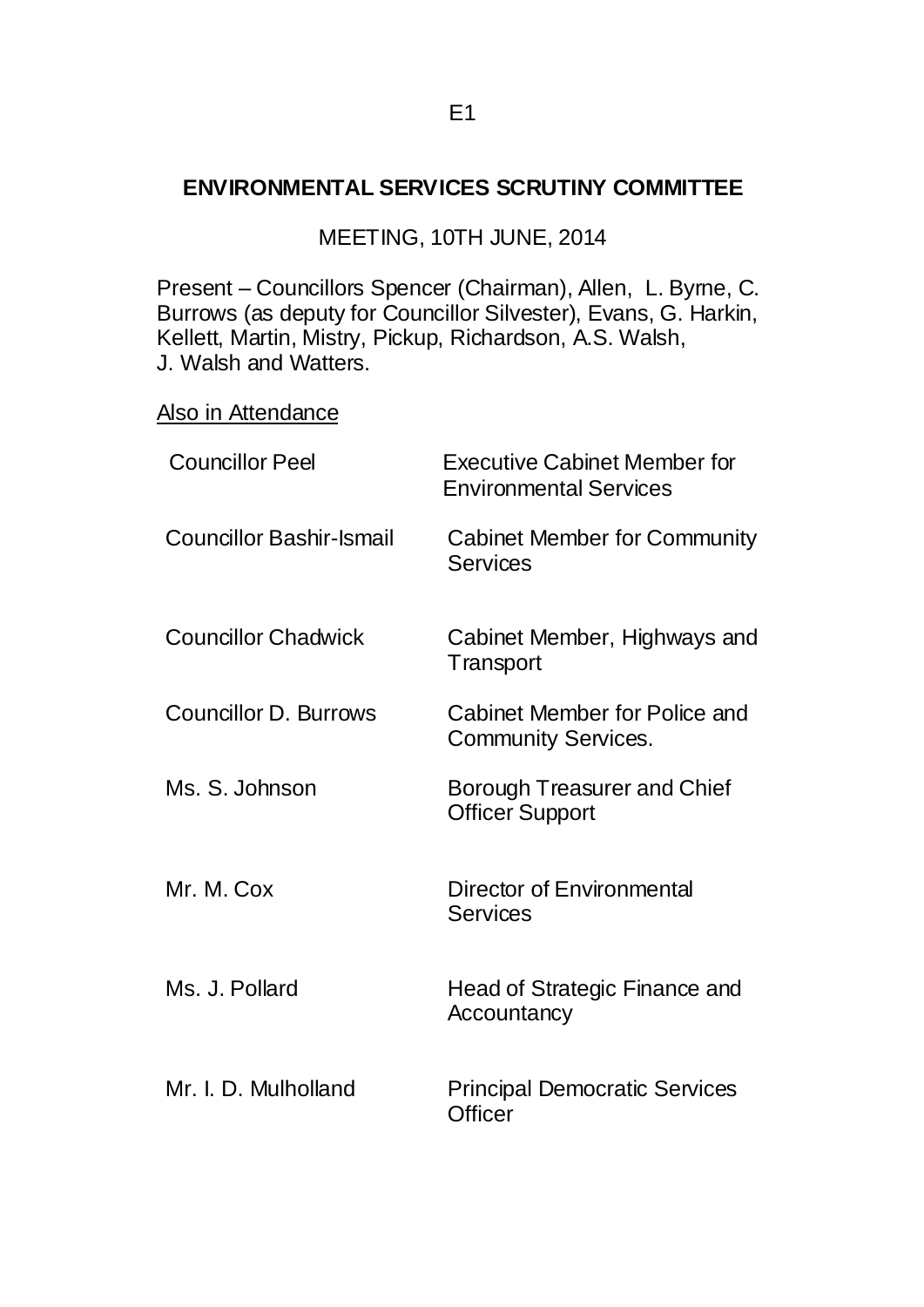Apologies for absence were submitted by Councillors Haslam and Silvester and Councillor D. Burrows as Cabinet Member for Police and Community Services.

Councillor Spencer, Chairman.

## **1. MINUTES**

The minutes of the meeting of the Committee held on  $8<sup>th</sup>$  April, 2014 were submitted.

Resolved – That the minutes be received and signed as a correct record.

#### **2. COMMITTEE MEETING DATES, 2014/15 MUNICIPAL YEAR**

The Committee were apprised of the meeting dates for the Municipal Year, viz –

Tuesday  $10<sup>th</sup>$  June, 2014 at 6.00pm Tuesday 19<sup>th</sup> August, 2014 at 6.00pm Tuesday 7<sup>th</sup> October, 2014 at 6.00pm Tuesday 25<sup>th</sup> November, 2014 at 6.00pm Tuesday 10<sup>th</sup> February, 2015 at 6.00pm Tuesday  $7<sup>th</sup>$  April, 2015 at 6.00pm

Resolved – That the meeting dates be noted.

# **3. THE COMMITTEE WORK PROGRAMME, 2014/15**

The Committee received a presentation from the Director of Environmental Services on the big issues and priorities relevant to the remit of this Committee to aid members in their deliberations on possible work programme items.

In addition to the presentation, members were also furnished with  $-$ 

- The Committee remit; and
- The work programme for the last Municipal Year.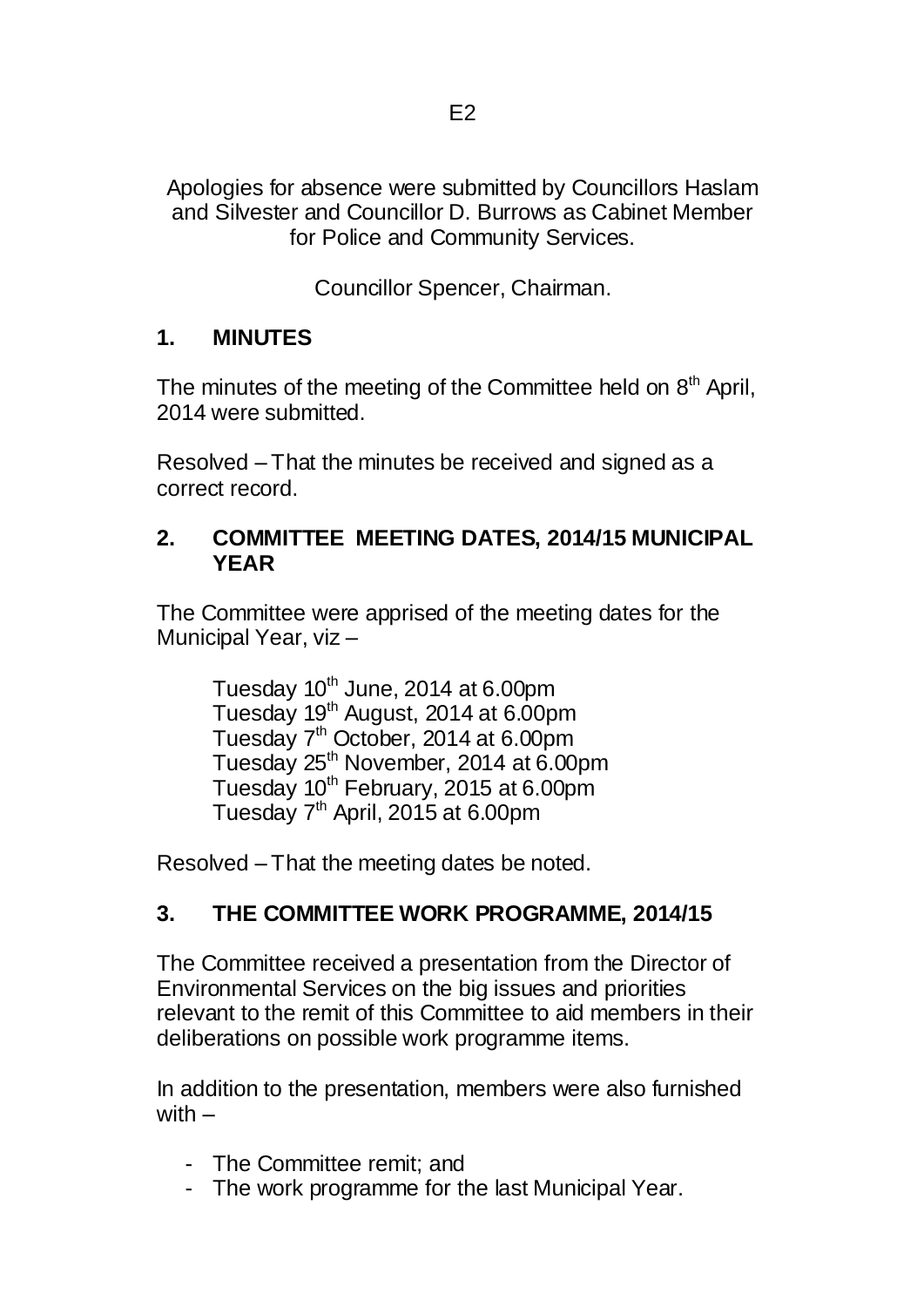In terms of possible items for inclusion in the 2014/15 work programme, members put forward the following suggestions –

- a briefing on plans for the Albert Halls;
- a look at the relationship between areas of high unemployment in the Borough and poor transport links and the potential for job creation;
- park land assets and use of;
- a review of the success of the use of trading accounts and external income maximisation;
- the grass cutting schedule and community areas strategy;
- recycling and waste and the end of year impact of the new arrangements;
- fly tipping on back streets and enforcement;
- parking enforcement and the guidelines we pass to the contractor; and
- a street lighting modifications update.

Resolved – (i) That the various documents and the presentation be noted.

(ii) That the suggested work programme items be noted and that discussions be now held with the Chairman and Vice-Chairman of this Committee, the Chief Officer Support and the Director and a draft programme be prepared for agreement at the next meeting.

#### **4. ENVIRONMENTAL SERVICES PERFORMANCE REPORT, QUARTERS TWO AND THREE.**

The Director of Environmental Services submitted a report which set out details of the Department's performance information for the period of quarter two and three of 2013/14.

Members in their discussions referred to matters around complaints measurement and the Albert Halls review.

Resolved - That the position be noted.